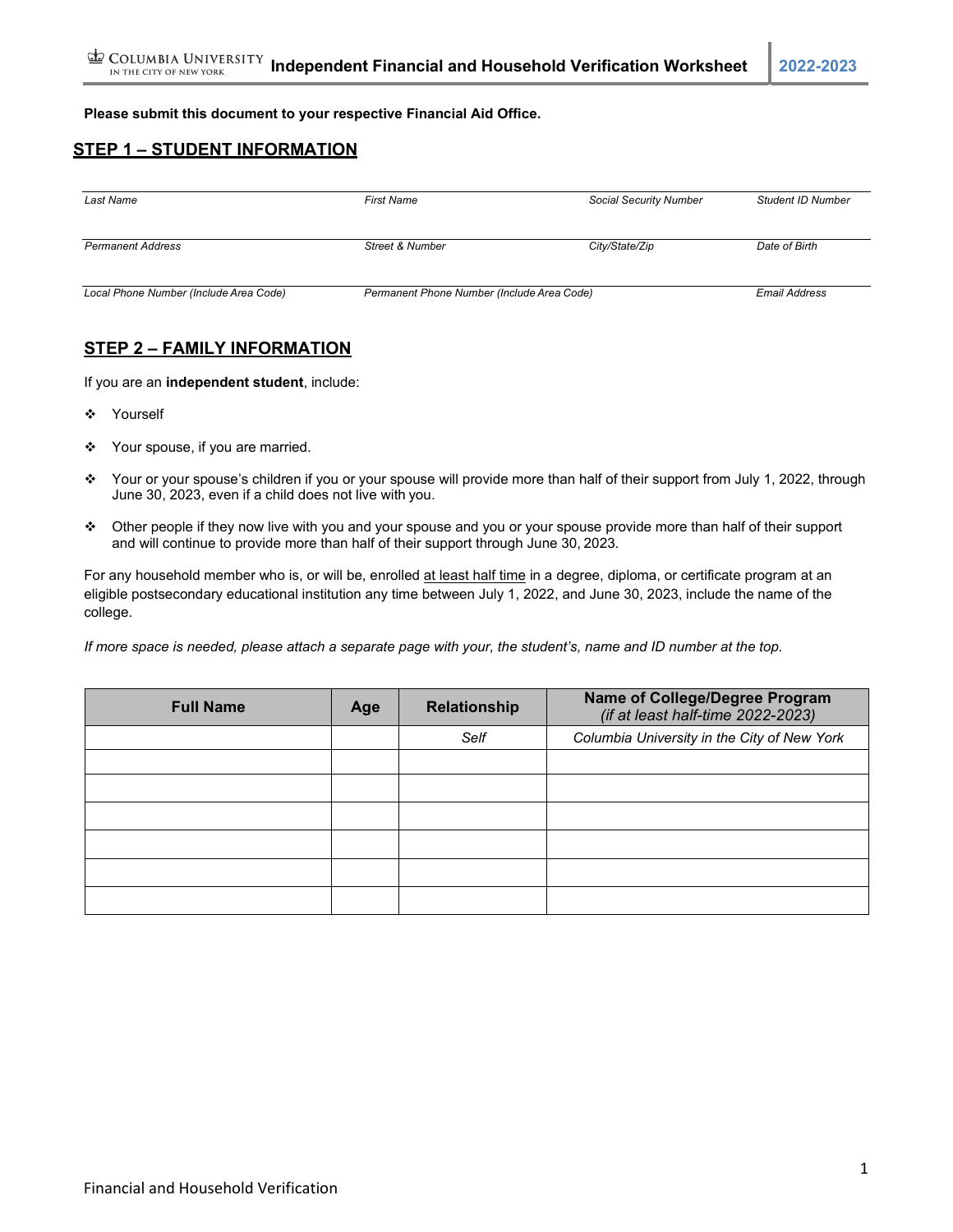### **STEP 3 – STUDENT & SPOUSE TAX TRANSCRIPT & INCOME INFORMATION**

Complete this section if you and/or your spouse filed or will file a 2020 income tax return, or if you and/or your spouse will not file and are not required to file with the IRS or other relevant tax authority. *The best way to verify income from your 2020 US Federal tax return is by using the IRS Data Retrieval Tool (IRS DRT*) *that is part o*f *FAFSA on the Web at FAFSA.gov.*

#### **Check the box that applies to your 2020 income tax return:**

*It may be appropriate to select multiple boxes if you and your spouse have different responses to the elections below.*

| You and/or your spouse have used the IRS DRT in FAFSA on the Web to transfer 2020 IRS income tax return information |
|---------------------------------------------------------------------------------------------------------------------|
| $\Box$ into your FAFSA.                                                                                             |

You and/or your spouse have not yet used the IRS DRT in *FAFSA on the Web* but will use the tool to transfer 2020 IRS income tax return information into the student's FAFSA once the 2020 IRS income tax return has been filed.

You and/or your spouse are *unable or choose not to use the IRS DRT in FAFSA on the Web*, and instead will provide a **2020 Tax Return Transcript(s) or a signed copy of your 2020 income tax return and applicable schedules from the IRS or other relevant tax authority**.

You and/or your spouse will not file and are not required to file a 2020 income tax return. Provide documentation from the IRS or other relevant tax authority dated on or after October 1, 2021 that indicates a 2020 income tax return was not filed with the IRS or other relevant tax authority. Select below:



Check here if you and your spouse, if married were not employed and had no income earned from work in 2020

Check here if you and/or your spouse were employed and had income earned from work in 2020

**Name of student and/or spouse who will not file and are not required to file a 2020 income tax return with the IRS or other relevant tax authority.**

#### **Complete the table below only if you and/or your spouse did NOT file taxes and earned income in 2020:**

List below the names of all employers and the amount earned from each employer in 2020. You must provide an IRS W-2 or equivalent document for each source of income from employment listed.

| <b>Source of Income</b><br>(Fill out for you and/or your spouse who did NOT file taxes) | <b>Amount Earned</b><br>in 2020 |  |
|-----------------------------------------------------------------------------------------|---------------------------------|--|
|                                                                                         |                                 |  |
|                                                                                         |                                 |  |
|                                                                                         |                                 |  |
| <b>TOTAL</b>                                                                            |                                 |  |